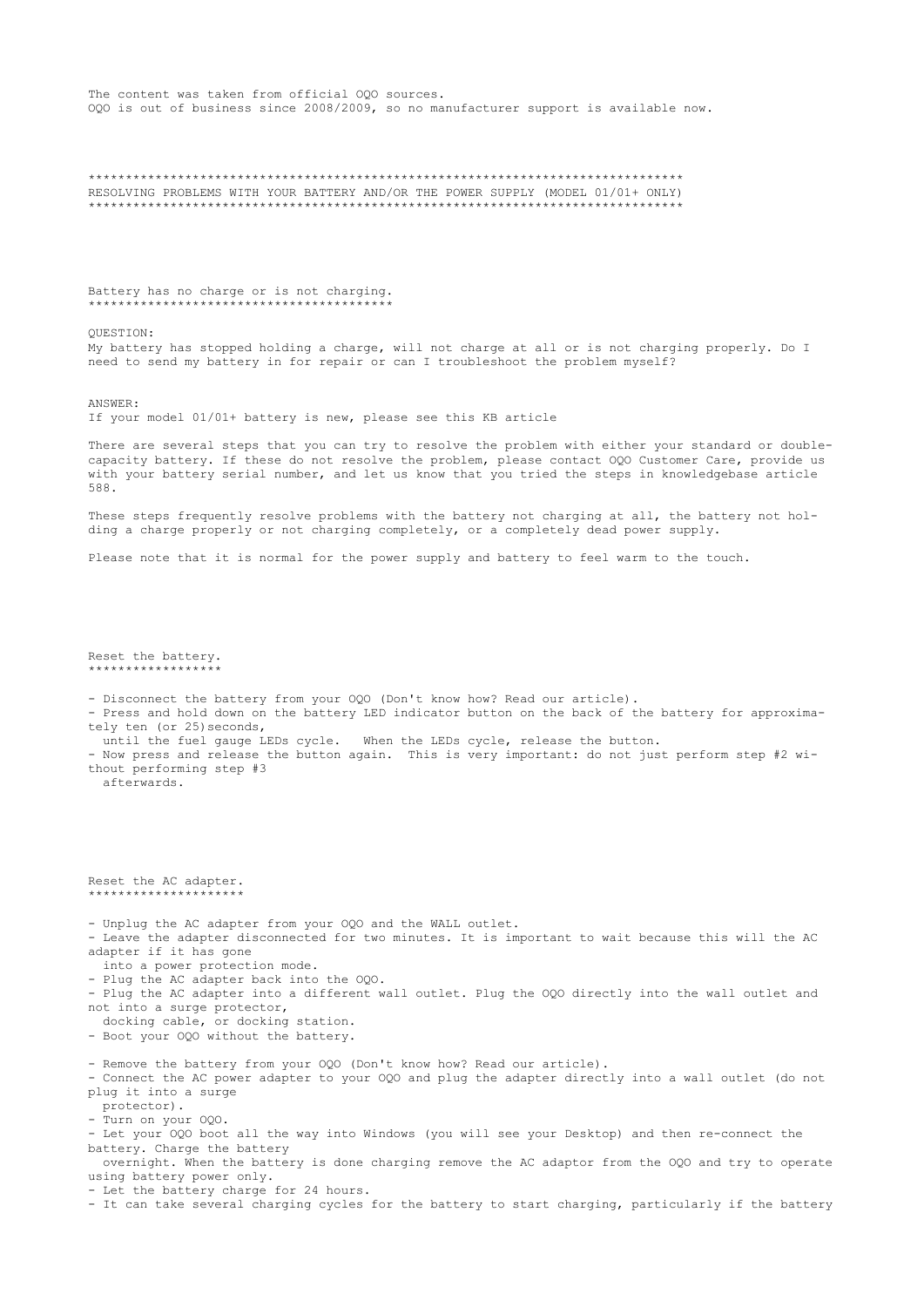is completely drained and has no charge. Attach the battery and wait twenty-four hours with the OQO plugged in. After twenty-four hours, check to see if the battery is now charged. 01/01+ Battery Charge Procedure \*\*\*\*\*\*\*\*\*\*\*\*\*\*\*\*\*\*\*\*\*\*\*\*\*\*\*\*\*\*\* QUESTION I just got a new OQO model 01+, or model 01+ battery, and the battery is not charging. How do I charge the battery? ANSWER Sometimes a model 01/01+ battery does not appear to charge. If this happens with a new model 01/01+ battery please try the following procedure: - Plug power supply into wall socket - Connect UMPC (with battery) into power supply. - Wait until battery LEDs indicate a full charge. This may take anywhere from 12 to 48 hours. Note: After 48 hours, the battery LEDs may not indicate the battery is full. If the battery fails to display at least 1 LED after 48 hours of charge, contact your local support organization for a replacement battery. - If battery displays at least 1 LED after 48 hours, continue charging until battery LEDs indicate a full charge (4 LEDs). - Turn on the UMPC and enter the BIOS by waiting for the OQO splash screen to appear and then pressing F2 (FN-2) - Allow the UMPC to fully discharge the battery (i.e., let the computer run until it turns off). Note: This will take less than 2 hours. - Connect the AC adapter to the UMPC (do not turn on the UMPC) - Allow UMPC to charge (will take about 2 hours). - When the battery is fully charged, the battery fuel gauge buttons will not be blinking. - Remove UMPC from the power supply - Press the battery fuel gauge button to verify that the battery is fully charged (4 LEDs). - Your model 01/01+ battery is now ready for normal operation. POWER SUPPLY PROBLEMS \*\*\*\*\*\*\*\*\*\*\*\*\*\*\*\*\*\*\*\*\* Use this guide to troubleshoot any of the following symptoms (or ones like them): AC adapter is noisy AC adapter will not power the OQO at all. Battery will not charge at all. Battery will not charge past a certain point. OQO works when connected to the AC adapter, but dies when the adapter is removed. Is the AC adapter unusually noisy? 1. We define loud as being clearly audible from 2 or more feet away from the AC adapter brick 2. If user is reporting unusually loud AC adapter noise (buzzing or squealing), please continue to step #2. If the AC adapter is not unusually noisy, please jump to step #4. 3. Before proceeding, verify that the AC adapter is NOT plugged in to a power inverter (other then a pure sine-wave power inverter) or "dirty power" of any kind. Doing so is not supported, can cause a loud buzzing sound and may even damage the AC adapter. 4. If the AC adapter is plugged directly into a clean power outlet, and it is still emitting a loud buzzing or squealing sound, recommend an RMA for the AC adapter only and assign the incident to the T3 queue Can the AC adapter power the computer, without the battery? 5. Power down the unit, if it is not already turned off. 6. Remove the battery.

7. Plug the DC end of the AC adapter directly into the computer (NOT the docking cable). In other words, make sure